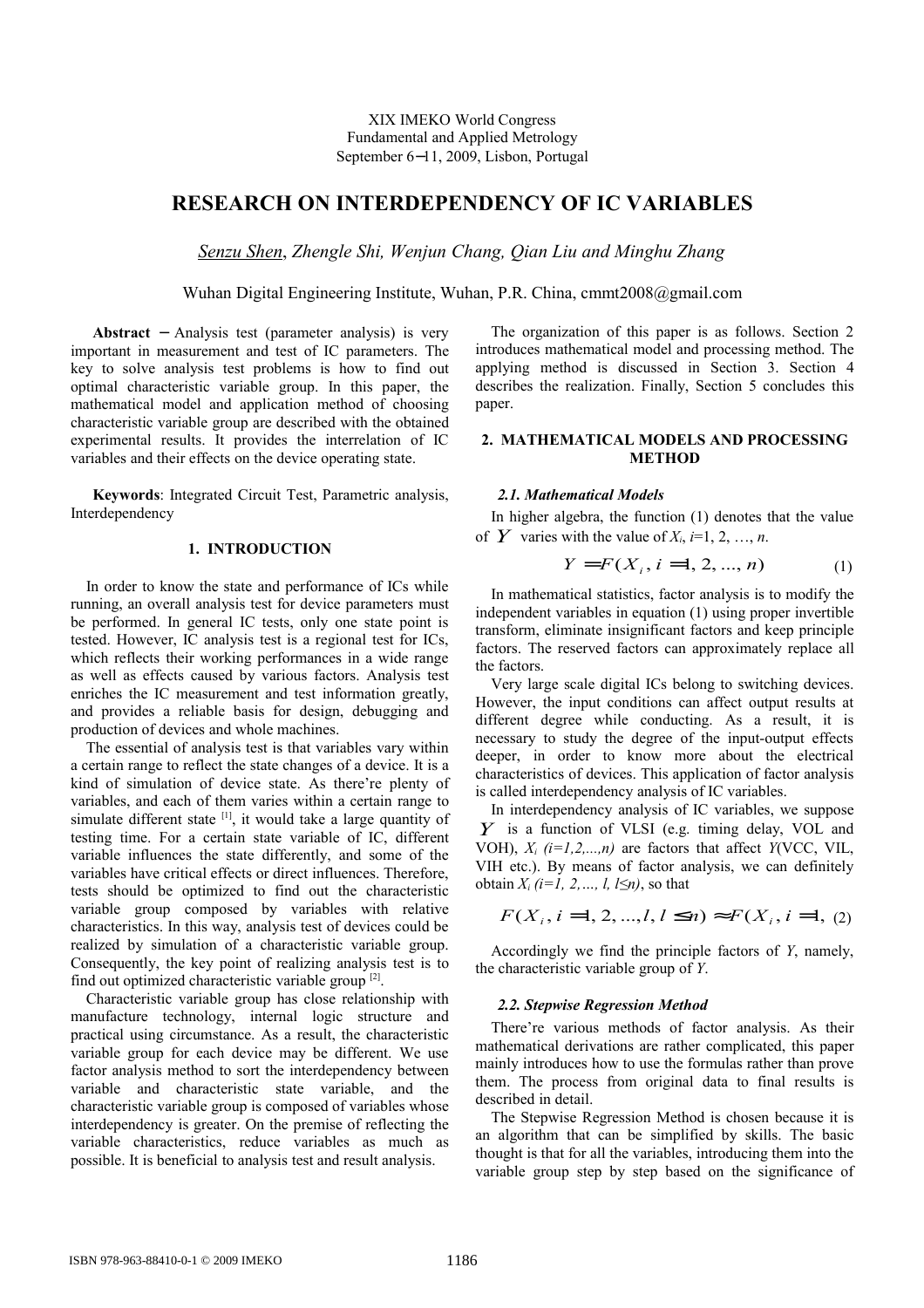them to *Y*. Variables that are insignificant may not be introduced forever. Introduced variables may also be eliminated because of being less significant caused by new variables. Keep on the introduction and elimination process until none of the variables could be introduced or eliminated any more. Next we will describe the process and method in detail.

#### *2.2.1 Original data*

Suppose the function of original data is  $Y = F(X_i)$ (*i=1,2…,t*). The response of *Y* can be obtained by means of changing *Xi* for *t* times randomly. The following matrix of original data is obtained, denoted by  $X_{ij}$  ( $i=1,2,...,t$ ,  $j=1,2$ , *…,n*).

$$
(X_{ij}) = \begin{vmatrix} X_{11} & X_{12} & \cdots & X_{1n} & Y_1 \\ X_{21} & X_{22} & \cdots & X_{2n} & Y_2 \\ \vdots & \vdots & \ddots & \vdots \\ X_{t1} & X_{t2} & \cdots & X_{tn} & Y_t \end{vmatrix}
$$
 (3)

Obviously, *i* is the varying times of independent variable, and *j* is the number of the independent variables, *Y<sup>i</sup>*  $(i=1,2...$ ,*t*) is the changing result of the function. For better matrix operation,  $Y_i$  is denoted by  $X_{i,n+1}$  ( $i=1,2...$ , t). So that,

$$
(X_{ij}) = \begin{vmatrix} X_{11} & X_{12} & \cdots & X_{1n} & X_{1n+1} \\ X_{21} & X_{22} & \cdots & X_{2n} & X_{2n+1} \\ \vdots & \vdots & \ddots & \vdots \\ X_{i1} & X_{i2} & \cdots & X_{in} & X_{i,n+1} \end{vmatrix}
$$
 (4)

#### *2.2.2 Correlation Matrix*

Correlation matrix is the starting point of Stepwise Regression to perform invertible transform. Correlation matrix in (3) can be solved using the formulas below, the correlation matrix is denoted by  $R_{ij}$  (i,j=1,2,…,n+1).

$$
(R_{ij}) = \begin{vmatrix} R_{11} & R_{12} & \cdots & R_{1n+1} \\ R_{21} & R_{21} & \cdots & R_{2n+1} \\ \vdots & \vdots & \ddots & \vdots \\ R_{n1} & R_{n2} & \cdots & R_{n+1n+1} \end{vmatrix}
$$
 (5)

Where  $R_{i,j} = R_{j,i}$ , and it is calculated by (6):

$$
R_{ij} = L_{ij}/(L_{ii} \cdot L_{jj})^{1/2} \quad i,j = 1, 2, ..., n+1 \quad (6)
$$

Where,  $L_{ii}$  is the sum of squares of coefficient, constant term and Y of a normal equation.

$$
L_{ij} = \sum_{i,j=1}^{n+1} (X_i \cdot X_j) - \frac{\left(\sum_{i=1}^{n+1} X_i\right)\left(\sum_{j=1}^{n+1} X_j\right)}{N}
$$
  

$$
\sum X_i X_{ij} = \sum Y_i (X_i \cdot X_{ij}) \quad i \quad j \quad = 1, 2, \quad n+1
$$

$$
\sum X_i X_j = \sum_{k=1}^{r} (X_{ki} \cdot X_{kj}) \quad i, j = 1, 2, ..., n +
$$

 $\sum_{i} X_i X_i$  means the cross product of variables.  $\sum X_i = \sum X_{kj}$  (*j*=1,2,...,*n+1*, *k*=1,2,...,*t*) means the sum of variables, and *N* is the row number of original data matrix.

#### *2.2.3 Significance Sign*

How to determine whether a variable is significant to *Y* or not? Of course we need a significance sign value to compare with. Generally speaking, the significance sign value depends on the row number of original data and the number of variables that may be introduced into the equation. After the two numbers are determined (the latter number can be estimated), the significance sign value can be looked up in the *F* distribution table. In this paper the significance is denoted by *F*.

## *2.2.4 Stepwise Regression Process*

The overall Stepwise Regress process is accomplished by the following four steps:

a) In all the variables that haven't been introduced into the variable group, find out the maximum significance value according to the significance formula, denoted by. If the maximum  $F(i)$  is bigger than  $F$ , then the corresponding variable will be introduced in variable group, turn to step  $\circled{2}$ , otherwise end the Stepwise Regression.

Calculation formula for *F(i)*:

$$
F(i) = \frac{(N-2-m) \cdot P(i)}{1 - P_q^1 - P_r^2 \cdots - P_s^m - P(i)}
$$
  
\n
$$
P(i) = \frac{R_{in+1}^2}{R_{ii}}
$$
  
\n $i = 1, 2, ..., n+1, \quad i \neq q, r, ..., s$  (8)

Where *P(i)* means the regression sum of squares of possibly introduced variables. N is the row number of original data, m is the number of introduced variables,  $P_q^{\mu}$ ,  $P^{r^2},...,P^{r^m}$  are the regression sum of squares of m introduced variables, 1, 2,…,m are the introducing sequences of variables, and q, r, …, s are the column numbers of introduced relevant variables in relevant matrix (or original data matrix). If m equals 0, then  $P^{q^l}, P^{r^2}, ..., P^{s^m}$  all equal 0.

b) Perform matrix transformation and turn to step c). Suppose we have introduced a variable in column *k*, then the matrix transformation formula is shown in (9), where *l* stands for the new matrix, *l*-1 stands for the old matrix.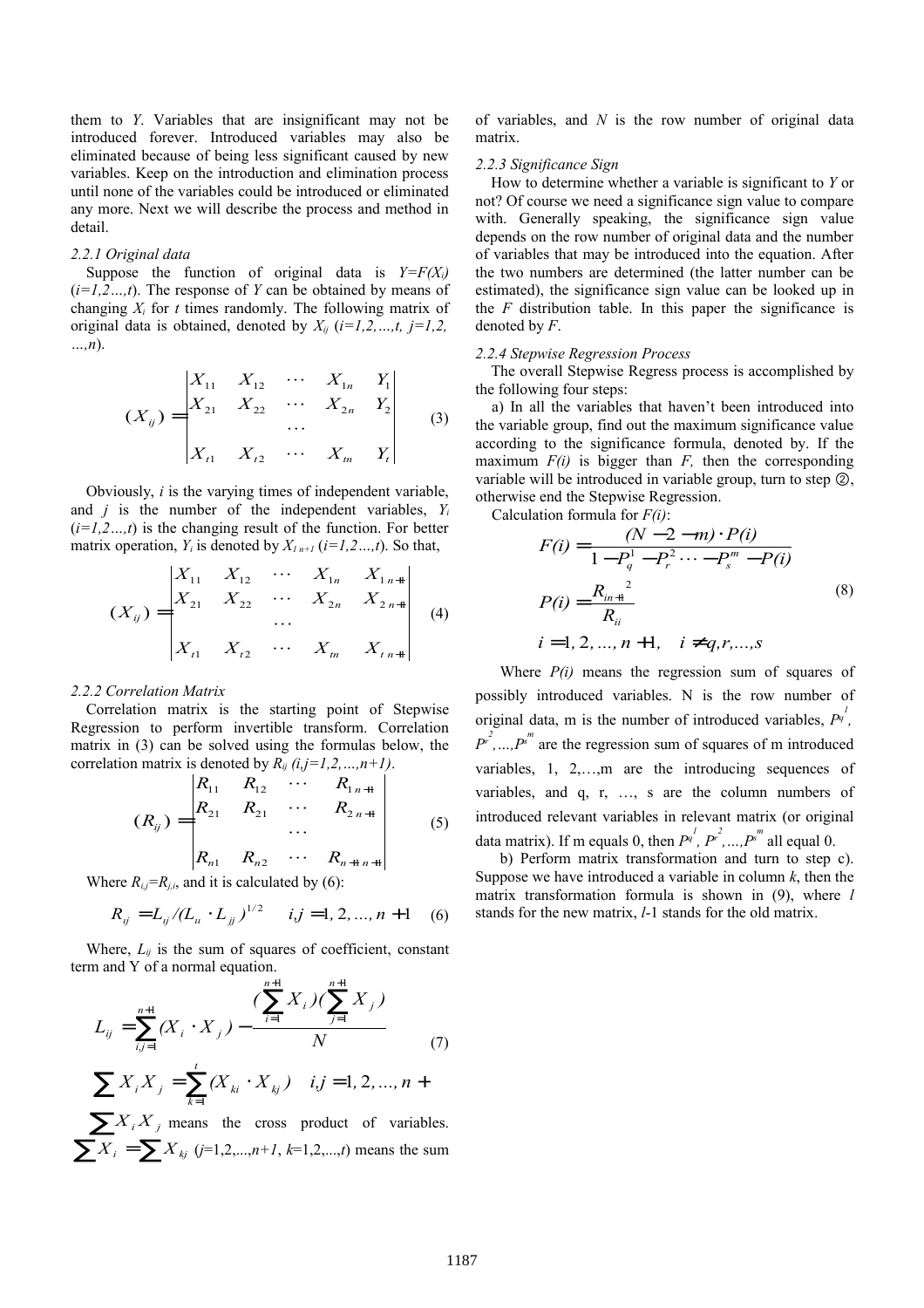$$
R_{ij}^{l} = R_{ij}^{l-1} - \frac{R_{ik}^{l-1} \cdot R_{kj}^{l-1}}{R_{kk}^{l-1}} \quad i \neq k, j \neq k
$$
\n
$$
R_{ij}^{l} = \begin{cases} R_{ik}^{l} = -\frac{R_{ik}^{l-1}}{R_{kk}^{l-1}} & i \neq k, j = k \\ R_{kj}^{l} = \frac{R_{kj}^{l-1}}{R_{kk}^{l-1}} & i = k, j \neq k \\ R_{kk}^{l} = \frac{1}{R_{kk}^{l-1}} & i = k, j = k \end{cases}
$$
\n(9)

c) Perform significance detection for the introduced variables under new matrix, that is, solve the minimum *F(i)* in the introduced variables in the variable group, compare it with  $F$ , if  $F(i)$  is smaller than  $F$ , then turn to step d) for rejecting operation, otherwise turn to step a) for introduction operation.

Calculation formula of significance value of introduced variables:

$$
F(i) = \frac{(N-2-m)R_{in+1}^{2}}{R_{n+ln+1} \cdot R_{ii}}
$$
 (10)

where m is the number of introduced variables, N is the row number of original data.

d) Matrix transformation of rejected variables

As it is proved that the matrix transformation formulas of rejecting and introducing variables for Stepwise Regression are the same. Therefore, this step can turn to step b) to accomplish, except that k in the formula should be regarded as the column number of the rejected variable.

After finish the Stepwise Regression, observe the significance of the introduced variables again, and their significance degree are obvious.

## **3. APPLYING METHOD**

The mathematical model we built is a method that finds out the essential relationships between a group of independent variables and dependent variables. This model applies to linear relationship between independent variables and dependent variables. If it is not linear, then linearization must be performed before using the model.

## *3.1. Linearization*

There're two methods for linearization: one is variable substitution and the other is sectional treatment. The latter method is to section the domain of variables, make the relationship between variables linear or approximate linear. The sectional treatment method is used in this paper.

In the IC analysis test data, the changing trend of independent variables and dependent variables could be observed directly. If the relationship between an independent variable and a dependent variable is linear or approximate linear, then it can be applied to the presented mathematic model. If there comes an inflexion or it is curvilinear, we should section the domain of the variable, which makes the relationship in every section linear or approximate linear.

# *3.2. Qualitative Change Factors and Quantitative Change Factors*

In the problem we discuss, there're two kinds of relationship between variables: one is that the dependent variable changes smoothly caused by independent variable; the other is that the dependent variable changes suddenly caused by independent variable, i.e. state change. Therefore it is necessary to educe the following two concepts:

In a variable group, independent variables which vary in a specified domain and cause state change of dependent variables are called qualitative change factors.

In a variable group, independent variables which vary in a specified domain and cause only quantity change rather than state change of dependent variables are called quantitative change factors.

Qualitative change factors and quantitative change factors can transform from each other with the change of domain.

The definition of qualitative change factors and quantitative change factors make us to know the relationship between variables further. Different methods are applied according to different kinds of variable relationships, different physical transform rule in devices can be expressed, so that our mathematical model can reflect their principle contradiction.

#### *3.3. State Approximation*

During linearization of qualitative change factors and quantitative factors, section of domain makes the effect of independent variables different in each section. In order to reflect the validity of data, the domain of an independent variable must be the most effective section of all. That is, approximate the domain to the section which makes the dependent variable change significantly, and use the approximated section as domain. This domain is used to reflect the relationships between independent variables and dependent variables in the mathematic model. We call this method state approximation. Or we can say it is a weighted processing of interdependencies of variables, which consolidates the principle contradiction in our mathematical model and guarantees the validity of data.

For a qualitative change factor, a section that makes the dependent variable change significantly exists between the two smoothly changed lines. State approximation makes this section the domain of the variable in the mathematic model.

For a quantitative change factor, although its relationship between the dependent variable changes smoothly, the effect to dependent variable differs with different sections. State approximation will choose the most effective section as the domain.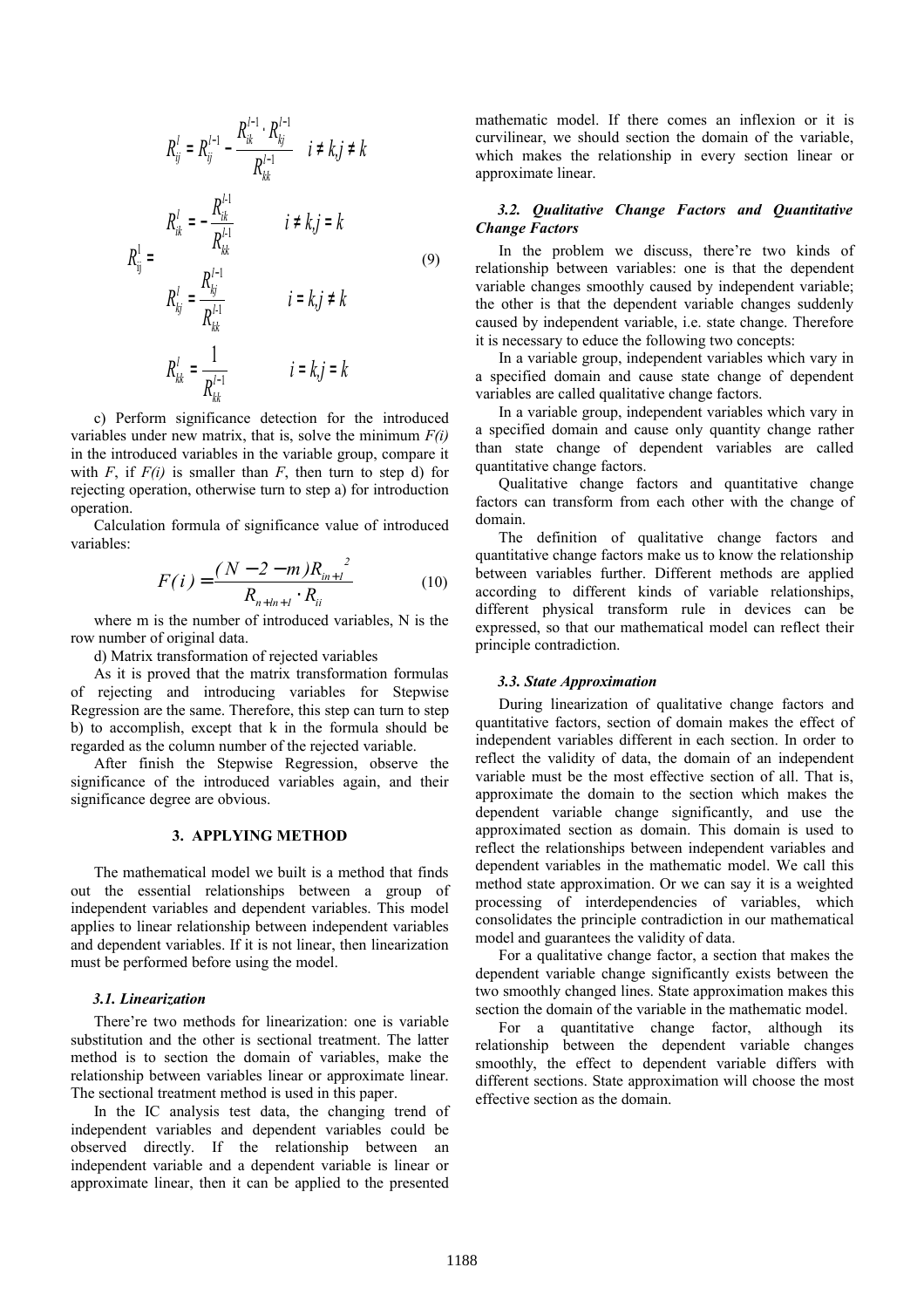#### *3.4. Data Acquisition*

The following steps in Figure 1 explain the process of obtaining variable relative analysis data from device under analysis.



Figure 1 Steps of the process of obtaining variable

The simulation method in analysis test is used to obtain original data. The outside input change of device is simulated to obtain responses of dependent variables. Finally we can get the output response data for a variety of input combinations. These data are called original data.

Generally, the set of original data will be used for linearization, variable class analysis and state approximation. All these are processed to improve the adaptability and significance of data in the mathematical model.

The final result would be a set of new domain of independent variables. Simulate the device again in the new domain, and the obtained data is the effective data using in our mathematical model. This set of data is called effective data set.

# **4. REALIZATION**

A suit of IC analysis test software is developed on V93000 test system that realizes the simulation of devices. In addition, a suit of software is developed on PC that analysis the interdependencies of IC variables, and our mathematical model is realized in the software. The process of the two sets of software is described in Figure 2.



Figure 2 Description of the process of two sets of software

Next the processing result of a device is presented as an example. Device name is DP8303, the manufacturer is NSC, the production No. is B8930, and the original data set is omitted. Effective data set are shown in Table 1.

| Table I Effective data set |  |  |                                   |                               |            |  |  |  |
|----------------------------|--|--|-----------------------------------|-------------------------------|------------|--|--|--|
| No.                        |  |  | Vec $(V)$   VIL $(V)$   VIH $(V)$ | $\Gamma$ Temp ( $^{\circ}$ C) | TPDLH (ns) |  |  |  |
|                            |  |  |                                   |                               |            |  |  |  |

 $T_{\rm E}$  1  $T_{\rm E}$   $\sim$   $T_{\rm E}$   $\sim$   $T_{\rm E}$ 

| 2  | 4.75 | $\boldsymbol{.8}$ | 2.0 | 25 | 15.62 |
|----|------|-------------------|-----|----|-------|
| 3  | 5.25 | $\cdot$ 4         | 2.8 | 25 | 11.87 |
| 4  | 5.5  | $\cdot$           | 2.6 | 25 | 10.62 |
| 5  | 4.5  | $\boldsymbol{.8}$ | 2.0 | 50 | 12.50 |
| 6  | 5.0  | .6                | 2.4 | 50 | 10.62 |
| 7  | 4.75 | $\cdot$           | 2.8 | 50 | 10.62 |
| 8  | 5.5  | $\boldsymbol{.8}$ | 2.0 | 50 | 20.62 |
| 9  | 4.5  | $\cdot$           | 2.0 | 70 | 10.62 |
| 10 | 4.75 | .6                | 2.6 | 70 | 11.87 |
| 11 | 5.0  | $\boldsymbol{.8}$ | 2.4 | 70 | 20.62 |
| 12 | 5.25 | $\mathcal{A}$     | 2.2 | 70 | 10.62 |
| 13 | 5.5  | $\mathcal{A}$     | 2.2 | 70 | 10.62 |

According to 13 data items, Table 1 shows that there are 3 variables introduced in characteristic variable group. By estimating and looking up the F distribution table, if the value of F is set as 3.28. Then the processing results are the follows: the value of F(VIL) equals 11.39784, and the values of F (VIH), F(Vcc) and F(Temp) all equal 0.

The results indicate the significance degree of independent variables to dependent variables when the significance sign value is 3.28. For this device, the most significant variable to TPDLH of all the four independent variables Vcc, VIL, VIH and Temp is only VIL.

Therefore, the characteristic variable group of TPDLH is VIL.

If there're several variables exist in the characteristic variable group, then their interdependencies with independent variables are easy to get by comparing the value of their resulting significance.

If we care about the interdependencies of the independent variables that are not so significant, we can reduce F properly, making all the variables introduced into characteristic variable group, and compare their value of significance.

Processing results when F equals 0.02, then the value of F(VIL) equals 12.2909, F(Vcc) equals 1.654829, F(Temp) equals 0.1115712, and F(VIH) equals 0.

The results indicate that when F=0.02, three variables are interdependent with TPDLH, obviously the significance of them is VIL>>Vcc>Temp. VIH is still independent with TPDLH.

### **5. CONCLUSIONS**

Interdependency analysis of IC variables is a research that indicates the relationships between IC variables with different measurement units. The objective rule is discovered by mathematical processing to original data.

The result of interdependency analysis of IC variables could improve the IC design criterion and technological process in production pertinently; improve the quality of IC products. Meanwhile, it could provide more comprehensive information about internal rules of device to electrical whole machine manufacturers; also provide a scientific basis for production and debugging of whole machine, thereby guarantees the stability and reliability of the whole machine system.